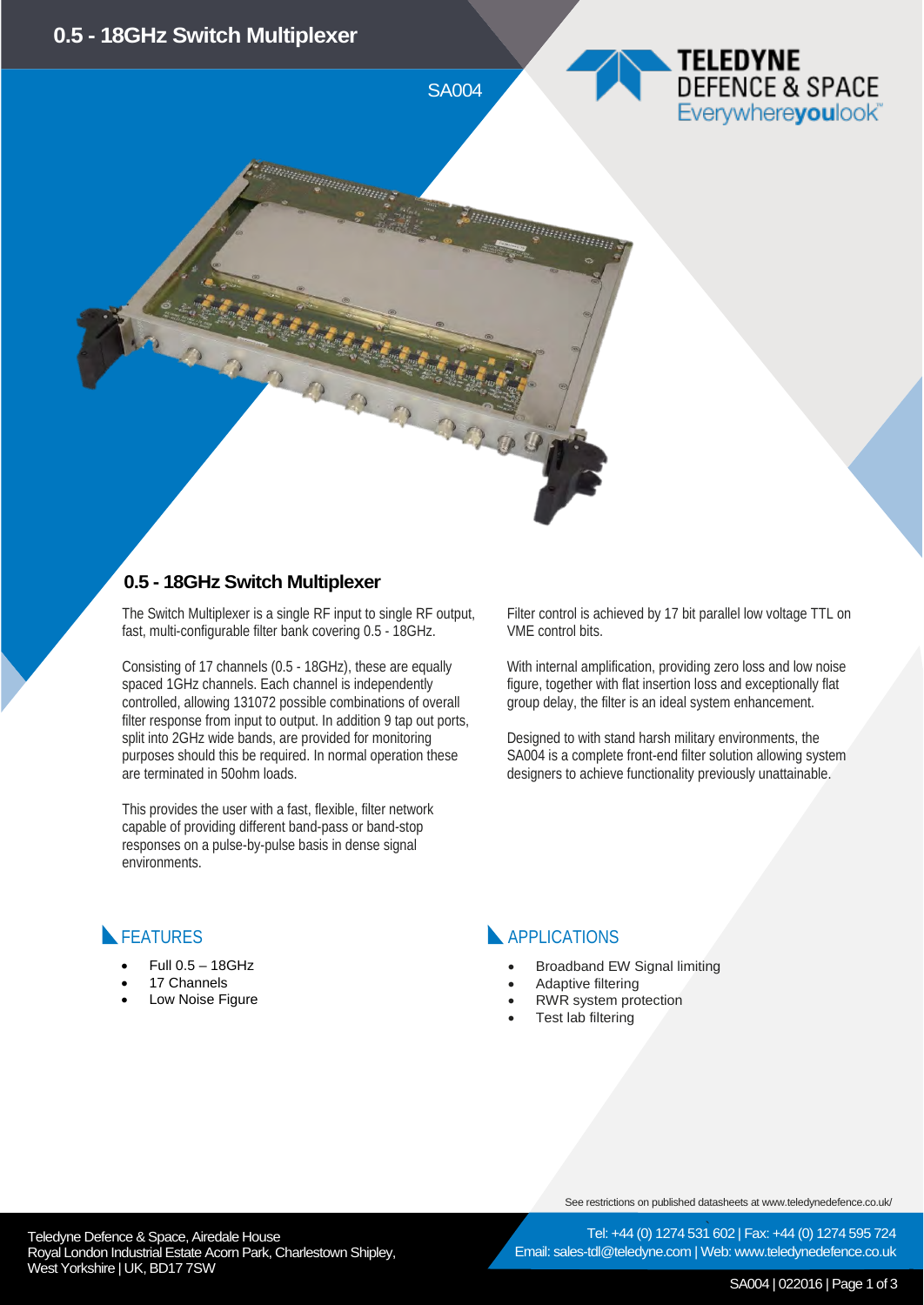# **SPECIFICATIONS**

| <b>Parameter</b>                         | <b>Specification</b>                                                                                                      |
|------------------------------------------|---------------------------------------------------------------------------------------------------------------------------|
| Frequency                                | 0.5 to 18GHz                                                                                                              |
| Noise Figure across selected passbands : | (3.0-18.0) GHz 11dB max                                                                                                   |
|                                          | (0.5-3.0) GHz 16dB max                                                                                                    |
| Input p1dB                               | $>0$ d $Bm$                                                                                                               |
| No of Channels                           | 17                                                                                                                        |
| <b>Channel Crossovers</b>                | 0.5-2-3-4-5-6-7-8-9-10-11-12-13-14-15-16-17-18GHz                                                                         |
| Band width reduction                     | When channels are deselected band edges reduce:<br>$0.5 - 8$ GHz +/-250MHz<br>8 - 12GHz +/-300MHz<br>12 - 18GHz +/-400MHz |
| Control                                  | 17 bit parallel LVTTL on VME P2 connector                                                                                 |
| Insertion Loss Window                    | -2 to +2dB at ambient across selected channels                                                                            |
| IL Window Variation Across Temp          | $<$ 0.025dB/degC                                                                                                          |
| Rejection                                | Band edge +/- 500Mhz >30dB                                                                                                |
|                                          | Band Edge +/- 1GHz > 50dB                                                                                                 |
| <b>VSWR</b>                              | <b>Input 2.5:1</b>                                                                                                        |
| Temperature                              | $-40$ to $+85$ deg C                                                                                                      |
| DC Power                                 | $+5V$ 750 $mA$ max                                                                                                        |
|                                          | $-12V$ 100mA max                                                                                                          |



See restrictions on published datasheets at www.teledynedefence.co.uk/

Teledyne Defence & Space, Airedale House and the state of the state of the Tel: +44 (0) 1274 531 Royal London Industrial Estate Acorn Park, Charlestown Shipley, West Yorkshire | UK, BD17 7SW

Tel: +44 (0) 1274 531 602 | Fax: +44 (0) 1274 595 724 Email: sales-tdl@teledyne.com | Web: www.teledynedefence.co.uk